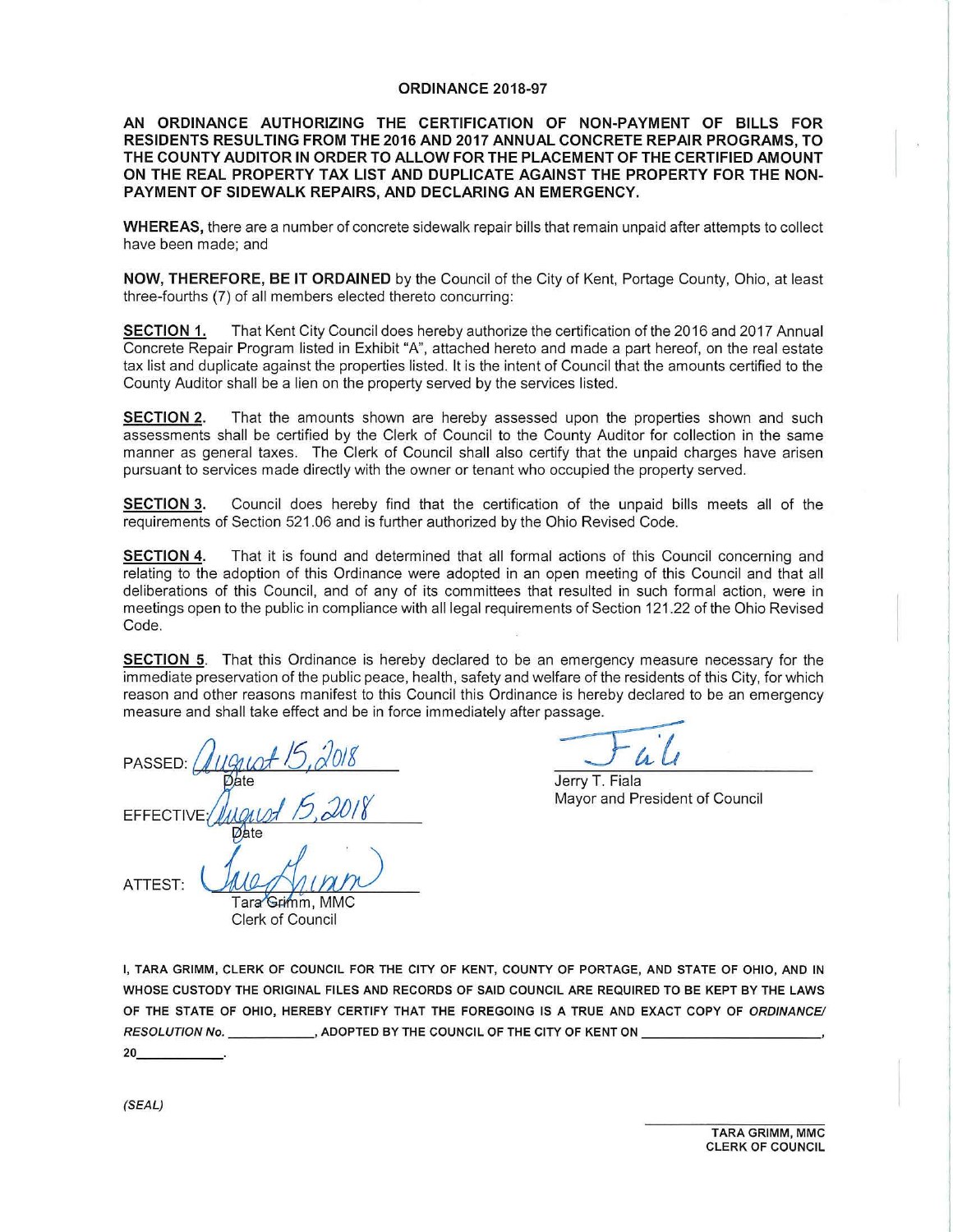## **2016 ANNUAL CONCRETE REPAIR PROGRAM**

Ohio Revised Code 715.261 Kent Codified Ordinance 521.06

|                | PARCEL I.D. #        | <b>ADDRESS</b>          | PROPERTY OWNER                   |   | <b>AMOUNT</b> |
|----------------|----------------------|-------------------------|----------------------------------|---|---------------|
|                | 45-004-00-00-054-000 | 166 Currie Hall Parkway | Colo S., Inc.                    | S | 3,131.20      |
| $\overline{2}$ | 45-004-00-00-060-000 | 184 Currie Hall Parkway | <b>New Era Real Estate</b>       | S | 6,341.96      |
| 3              | 17-023-10-00-203-000 | 126 Linden Rd.          | Ramon A. Rousseau                | S | 2,154.07      |
| 4              | 17-023-10-00-204-000 | 132 Linden Rd.          | David Yost                       | S | 2,393.95      |
| 5              | 17-023-10-00-205-000 | 200 Linden Rd.          | Pamela A. Bozica                 |   | 2,035.43      |
| 6              | 17-023-10-00-206-000 | 206 Linden Rd.          | A & P Income LLC                 |   | 1,842.53      |
|                | 17-030-20-00-189-000 | 416 Stinaff St.         | MacIntyre Properties, LLC        | S | 180.00        |
| 8              | 17-030-20-00-192-000 | 436 Stinaff St.         | Eric & Callie Channell           |   | 872.16        |
| 9              | 17-030-10-00-100-000 | 437 Stinaff St.         | Hot Rod Enterprises (Randy Dean) | S | 402.56        |
| 10             | 17-030-20-00-193-000 | 440 Stinaff St.         | Nathaniel L. Hawkins             | S | 154.80        |
| 11             | 17-030-10-00-098-000 | 447 Stinaff St.         | David & Joy Moon                 | S | 650.22        |
| 12             | 17-030-10-00-096-000 | 459 Stinaff St.         | Jerry T. Dawson                  | s | 386.80        |
| 13             | 17-030-10-00-095-000 | 465 Stinaff St.         | Ashley R. Marder                 | S | 136.00        |
| 14             | 17-030-10-00-092-000 | 485 Stinaff St.         | Timothy D. Pagliari              |   | 149.60        |
| 15             | 17-030-20-00-187-001 | 850 N. Mantua           | Cole CK Portfolio IV LLC         |   | 831.60        |

 $\mathfrak{A}^-$ 

TOTAL \$ 21 ,662.88

C:\Users\coffeed\Downloads\2016 Concrete Repair Program (1)